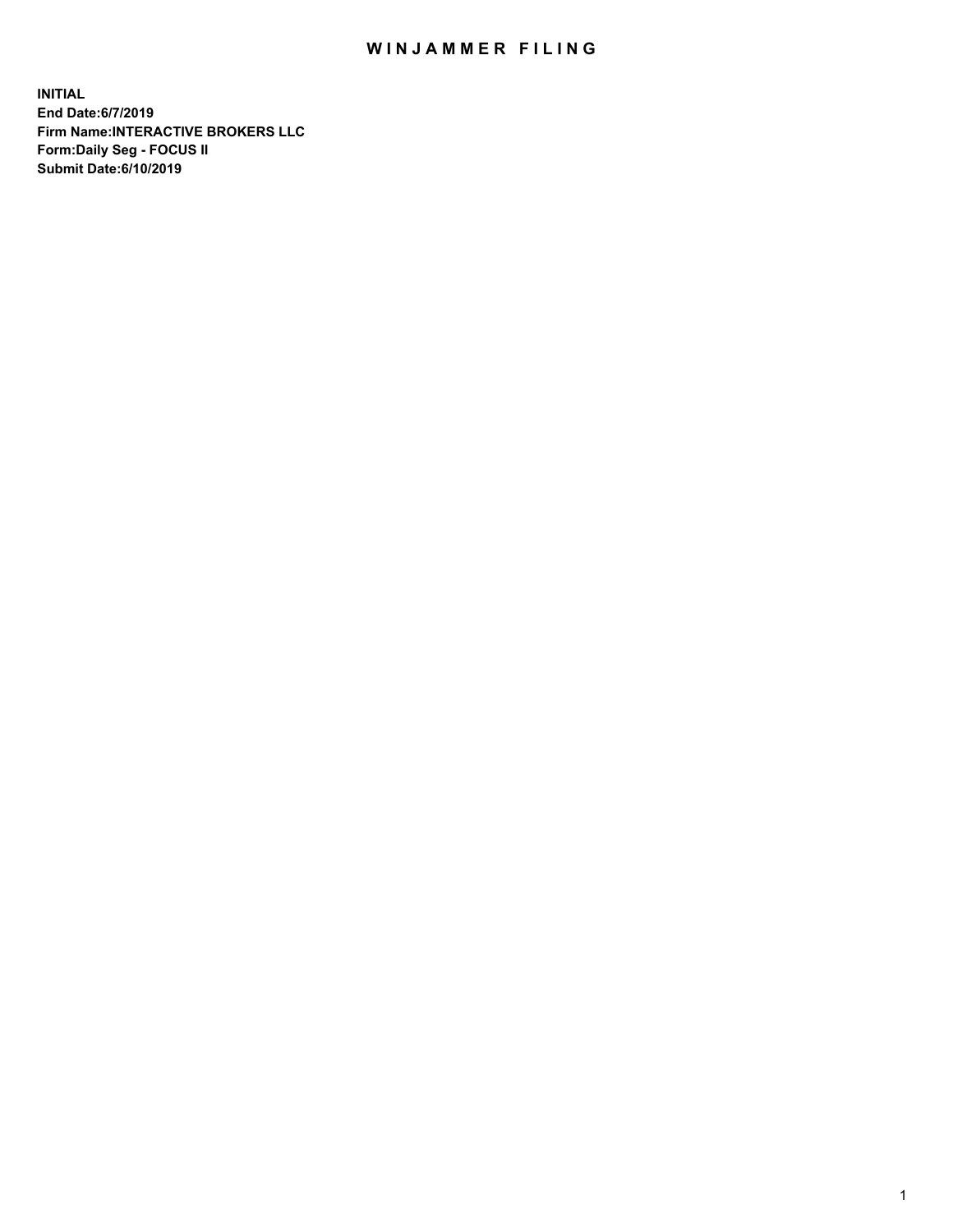**INITIAL End Date:6/7/2019 Firm Name:INTERACTIVE BROKERS LLC Form:Daily Seg - FOCUS II Submit Date:6/10/2019 Daily Segregation - Cover Page**

| Name of Company                                                                                                                                                                                                                                                                                                                | <b>INTERACTIVE BROKERS LLC</b>                                                                 |
|--------------------------------------------------------------------------------------------------------------------------------------------------------------------------------------------------------------------------------------------------------------------------------------------------------------------------------|------------------------------------------------------------------------------------------------|
| <b>Contact Name</b>                                                                                                                                                                                                                                                                                                            | <b>James Menicucci</b>                                                                         |
| <b>Contact Phone Number</b>                                                                                                                                                                                                                                                                                                    | 203-618-8085                                                                                   |
| <b>Contact Email Address</b>                                                                                                                                                                                                                                                                                                   | jmenicucci@interactivebrokers.c<br>om                                                          |
| FCM's Customer Segregated Funds Residual Interest Target (choose one):<br>a. Minimum dollar amount: ; or<br>b. Minimum percentage of customer segregated funds required:% ; or<br>c. Dollar amount range between: and; or<br>d. Percentage range of customer segregated funds required between:% and%.                         | $\overline{\mathbf{0}}$<br>$\overline{\mathbf{0}}$<br>155,000,000 245,000,000<br>00            |
| FCM's Customer Secured Amount Funds Residual Interest Target (choose one):<br>a. Minimum dollar amount: ; or<br>b. Minimum percentage of customer secured funds required:%; or<br>c. Dollar amount range between: and; or<br>d. Percentage range of customer secured funds required between:% and%.                            | $\overline{\mathbf{0}}$<br>$\overline{\mathbf{0}}$<br>80,000,000 120,000,000<br>0 <sub>0</sub> |
| FCM's Cleared Swaps Customer Collateral Residual Interest Target (choose one):<br>a. Minimum dollar amount: ; or<br>b. Minimum percentage of cleared swaps customer collateral required:% ; or<br>c. Dollar amount range between: and; or<br>d. Percentage range of cleared swaps customer collateral required between:% and%. | $\overline{\mathbf{0}}$<br><u>0</u><br>0 <sub>0</sub><br>00                                    |

Attach supporting documents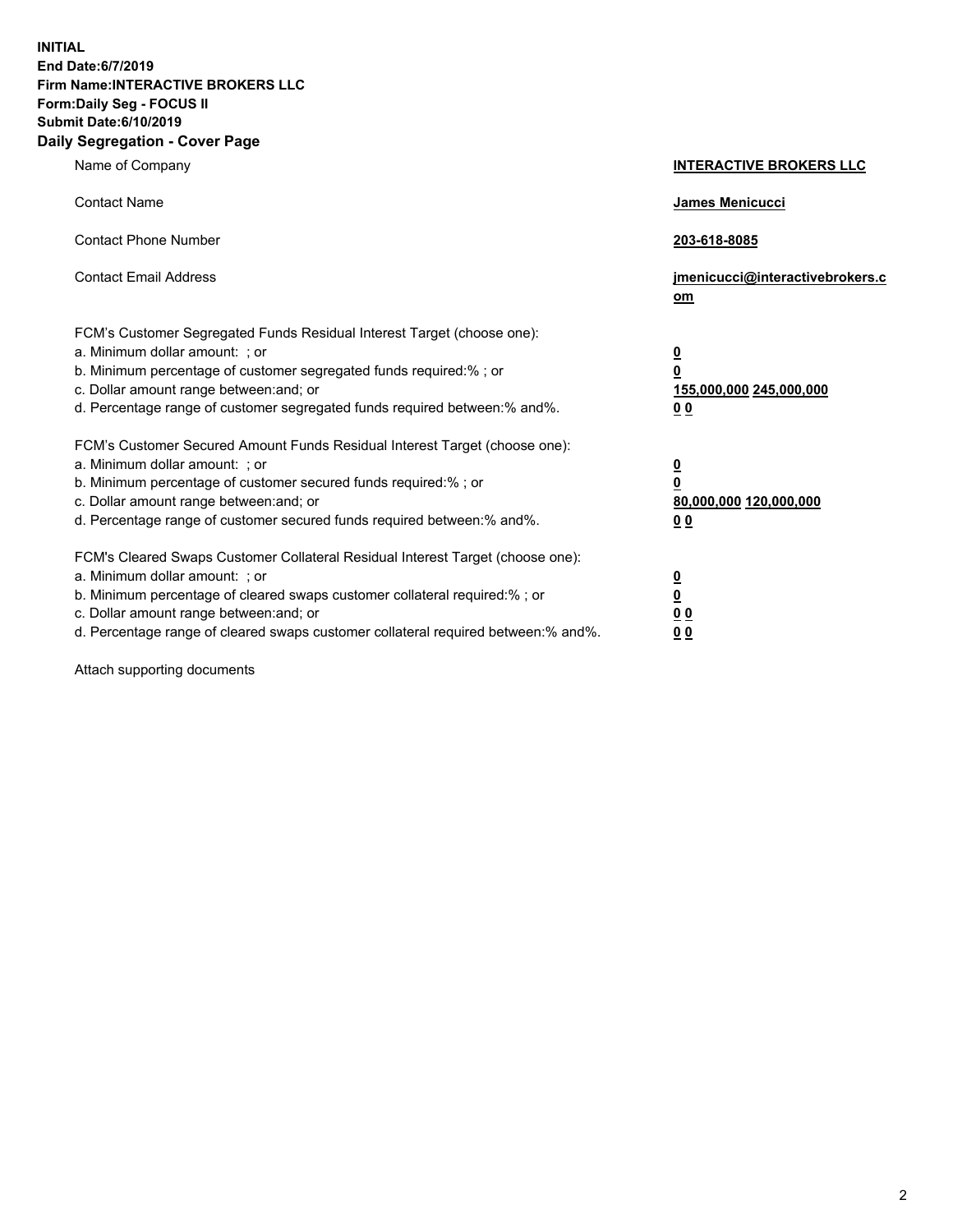## **INITIAL End Date:6/7/2019 Firm Name:INTERACTIVE BROKERS LLC Form:Daily Seg - FOCUS II Submit Date:6/10/2019 Daily Segregation - Secured Amounts**

| Daily Ocglegation - Occured Anioants                                                      |                                                                                                                                                                                                                                                                                                                                                                                                                                                                                                                                                                                                                                                                                                                                                                                                                                                                                                                                                                                                                                                                                                                                                                                                                                                                                                                                                                                                                                                                                                                                                                                                                                                                                                                                                                                                                                                                                                                                                                    |
|-------------------------------------------------------------------------------------------|--------------------------------------------------------------------------------------------------------------------------------------------------------------------------------------------------------------------------------------------------------------------------------------------------------------------------------------------------------------------------------------------------------------------------------------------------------------------------------------------------------------------------------------------------------------------------------------------------------------------------------------------------------------------------------------------------------------------------------------------------------------------------------------------------------------------------------------------------------------------------------------------------------------------------------------------------------------------------------------------------------------------------------------------------------------------------------------------------------------------------------------------------------------------------------------------------------------------------------------------------------------------------------------------------------------------------------------------------------------------------------------------------------------------------------------------------------------------------------------------------------------------------------------------------------------------------------------------------------------------------------------------------------------------------------------------------------------------------------------------------------------------------------------------------------------------------------------------------------------------------------------------------------------------------------------------------------------------|
| Foreign Futures and Foreign Options Secured Amounts                                       |                                                                                                                                                                                                                                                                                                                                                                                                                                                                                                                                                                                                                                                                                                                                                                                                                                                                                                                                                                                                                                                                                                                                                                                                                                                                                                                                                                                                                                                                                                                                                                                                                                                                                                                                                                                                                                                                                                                                                                    |
| Amount required to be set aside pursuant to law, rule or regulation of a foreign          | $0$ [7305]                                                                                                                                                                                                                                                                                                                                                                                                                                                                                                                                                                                                                                                                                                                                                                                                                                                                                                                                                                                                                                                                                                                                                                                                                                                                                                                                                                                                                                                                                                                                                                                                                                                                                                                                                                                                                                                                                                                                                         |
| government or a rule of a self-regulatory organization authorized thereunder              |                                                                                                                                                                                                                                                                                                                                                                                                                                                                                                                                                                                                                                                                                                                                                                                                                                                                                                                                                                                                                                                                                                                                                                                                                                                                                                                                                                                                                                                                                                                                                                                                                                                                                                                                                                                                                                                                                                                                                                    |
| Net ledger balance - Foreign Futures and Foreign Option Trading - All Customers           |                                                                                                                                                                                                                                                                                                                                                                                                                                                                                                                                                                                                                                                                                                                                                                                                                                                                                                                                                                                                                                                                                                                                                                                                                                                                                                                                                                                                                                                                                                                                                                                                                                                                                                                                                                                                                                                                                                                                                                    |
| A. Cash                                                                                   | 450,575,056 [7315]                                                                                                                                                                                                                                                                                                                                                                                                                                                                                                                                                                                                                                                                                                                                                                                                                                                                                                                                                                                                                                                                                                                                                                                                                                                                                                                                                                                                                                                                                                                                                                                                                                                                                                                                                                                                                                                                                                                                                 |
| B. Securities (at market)                                                                 | $0$ [7317]                                                                                                                                                                                                                                                                                                                                                                                                                                                                                                                                                                                                                                                                                                                                                                                                                                                                                                                                                                                                                                                                                                                                                                                                                                                                                                                                                                                                                                                                                                                                                                                                                                                                                                                                                                                                                                                                                                                                                         |
| Net unrealized profit (loss) in open futures contracts traded on a foreign board of trade | 8,762,883 [7325]                                                                                                                                                                                                                                                                                                                                                                                                                                                                                                                                                                                                                                                                                                                                                                                                                                                                                                                                                                                                                                                                                                                                                                                                                                                                                                                                                                                                                                                                                                                                                                                                                                                                                                                                                                                                                                                                                                                                                   |
| Exchange traded options                                                                   |                                                                                                                                                                                                                                                                                                                                                                                                                                                                                                                                                                                                                                                                                                                                                                                                                                                                                                                                                                                                                                                                                                                                                                                                                                                                                                                                                                                                                                                                                                                                                                                                                                                                                                                                                                                                                                                                                                                                                                    |
| a. Market value of open option contracts purchased on a foreign board of trade            | 46,434 [7335]                                                                                                                                                                                                                                                                                                                                                                                                                                                                                                                                                                                                                                                                                                                                                                                                                                                                                                                                                                                                                                                                                                                                                                                                                                                                                                                                                                                                                                                                                                                                                                                                                                                                                                                                                                                                                                                                                                                                                      |
|                                                                                           | -41,350 [7337]                                                                                                                                                                                                                                                                                                                                                                                                                                                                                                                                                                                                                                                                                                                                                                                                                                                                                                                                                                                                                                                                                                                                                                                                                                                                                                                                                                                                                                                                                                                                                                                                                                                                                                                                                                                                                                                                                                                                                     |
|                                                                                           | 459,343,023 [7345]                                                                                                                                                                                                                                                                                                                                                                                                                                                                                                                                                                                                                                                                                                                                                                                                                                                                                                                                                                                                                                                                                                                                                                                                                                                                                                                                                                                                                                                                                                                                                                                                                                                                                                                                                                                                                                                                                                                                                 |
|                                                                                           | 10,339 [7351]                                                                                                                                                                                                                                                                                                                                                                                                                                                                                                                                                                                                                                                                                                                                                                                                                                                                                                                                                                                                                                                                                                                                                                                                                                                                                                                                                                                                                                                                                                                                                                                                                                                                                                                                                                                                                                                                                                                                                      |
|                                                                                           | 0 [7352] 10,339 [7354]                                                                                                                                                                                                                                                                                                                                                                                                                                                                                                                                                                                                                                                                                                                                                                                                                                                                                                                                                                                                                                                                                                                                                                                                                                                                                                                                                                                                                                                                                                                                                                                                                                                                                                                                                                                                                                                                                                                                             |
|                                                                                           | 459, 353, 362 [7355]                                                                                                                                                                                                                                                                                                                                                                                                                                                                                                                                                                                                                                                                                                                                                                                                                                                                                                                                                                                                                                                                                                                                                                                                                                                                                                                                                                                                                                                                                                                                                                                                                                                                                                                                                                                                                                                                                                                                               |
|                                                                                           |                                                                                                                                                                                                                                                                                                                                                                                                                                                                                                                                                                                                                                                                                                                                                                                                                                                                                                                                                                                                                                                                                                                                                                                                                                                                                                                                                                                                                                                                                                                                                                                                                                                                                                                                                                                                                                                                                                                                                                    |
|                                                                                           | 459,353,362 [7360]                                                                                                                                                                                                                                                                                                                                                                                                                                                                                                                                                                                                                                                                                                                                                                                                                                                                                                                                                                                                                                                                                                                                                                                                                                                                                                                                                                                                                                                                                                                                                                                                                                                                                                                                                                                                                                                                                                                                                 |
| 6.                                                                                        |                                                                                                                                                                                                                                                                                                                                                                                                                                                                                                                                                                                                                                                                                                                                                                                                                                                                                                                                                                                                                                                                                                                                                                                                                                                                                                                                                                                                                                                                                                                                                                                                                                                                                                                                                                                                                                                                                                                                                                    |
|                                                                                           |                                                                                                                                                                                                                                                                                                                                                                                                                                                                                                                                                                                                                                                                                                                                                                                                                                                                                                                                                                                                                                                                                                                                                                                                                                                                                                                                                                                                                                                                                                                                                                                                                                                                                                                                                                                                                                                                                                                                                                    |
|                                                                                           |                                                                                                                                                                                                                                                                                                                                                                                                                                                                                                                                                                                                                                                                                                                                                                                                                                                                                                                                                                                                                                                                                                                                                                                                                                                                                                                                                                                                                                                                                                                                                                                                                                                                                                                                                                                                                                                                                                                                                                    |
|                                                                                           | 91,713,229 [7500]                                                                                                                                                                                                                                                                                                                                                                                                                                                                                                                                                                                                                                                                                                                                                                                                                                                                                                                                                                                                                                                                                                                                                                                                                                                                                                                                                                                                                                                                                                                                                                                                                                                                                                                                                                                                                                                                                                                                                  |
|                                                                                           | 0 [7520] 91,713,229 [7530]                                                                                                                                                                                                                                                                                                                                                                                                                                                                                                                                                                                                                                                                                                                                                                                                                                                                                                                                                                                                                                                                                                                                                                                                                                                                                                                                                                                                                                                                                                                                                                                                                                                                                                                                                                                                                                                                                                                                         |
|                                                                                           |                                                                                                                                                                                                                                                                                                                                                                                                                                                                                                                                                                                                                                                                                                                                                                                                                                                                                                                                                                                                                                                                                                                                                                                                                                                                                                                                                                                                                                                                                                                                                                                                                                                                                                                                                                                                                                                                                                                                                                    |
|                                                                                           | 413,381,195 <sub>[7540]</sub>                                                                                                                                                                                                                                                                                                                                                                                                                                                                                                                                                                                                                                                                                                                                                                                                                                                                                                                                                                                                                                                                                                                                                                                                                                                                                                                                                                                                                                                                                                                                                                                                                                                                                                                                                                                                                                                                                                                                      |
|                                                                                           | 0 [7560] 413,381,195 [7570]                                                                                                                                                                                                                                                                                                                                                                                                                                                                                                                                                                                                                                                                                                                                                                                                                                                                                                                                                                                                                                                                                                                                                                                                                                                                                                                                                                                                                                                                                                                                                                                                                                                                                                                                                                                                                                                                                                                                        |
|                                                                                           |                                                                                                                                                                                                                                                                                                                                                                                                                                                                                                                                                                                                                                                                                                                                                                                                                                                                                                                                                                                                                                                                                                                                                                                                                                                                                                                                                                                                                                                                                                                                                                                                                                                                                                                                                                                                                                                                                                                                                                    |
|                                                                                           | $0$ [7580]                                                                                                                                                                                                                                                                                                                                                                                                                                                                                                                                                                                                                                                                                                                                                                                                                                                                                                                                                                                                                                                                                                                                                                                                                                                                                                                                                                                                                                                                                                                                                                                                                                                                                                                                                                                                                                                                                                                                                         |
|                                                                                           | $0$ [7590]                                                                                                                                                                                                                                                                                                                                                                                                                                                                                                                                                                                                                                                                                                                                                                                                                                                                                                                                                                                                                                                                                                                                                                                                                                                                                                                                                                                                                                                                                                                                                                                                                                                                                                                                                                                                                                                                                                                                                         |
|                                                                                           | $0$ [7600]                                                                                                                                                                                                                                                                                                                                                                                                                                                                                                                                                                                                                                                                                                                                                                                                                                                                                                                                                                                                                                                                                                                                                                                                                                                                                                                                                                                                                                                                                                                                                                                                                                                                                                                                                                                                                                                                                                                                                         |
|                                                                                           | $0$ [7610]                                                                                                                                                                                                                                                                                                                                                                                                                                                                                                                                                                                                                                                                                                                                                                                                                                                                                                                                                                                                                                                                                                                                                                                                                                                                                                                                                                                                                                                                                                                                                                                                                                                                                                                                                                                                                                                                                                                                                         |
|                                                                                           | 0 [7615] 0 [7620]                                                                                                                                                                                                                                                                                                                                                                                                                                                                                                                                                                                                                                                                                                                                                                                                                                                                                                                                                                                                                                                                                                                                                                                                                                                                                                                                                                                                                                                                                                                                                                                                                                                                                                                                                                                                                                                                                                                                                  |
|                                                                                           |                                                                                                                                                                                                                                                                                                                                                                                                                                                                                                                                                                                                                                                                                                                                                                                                                                                                                                                                                                                                                                                                                                                                                                                                                                                                                                                                                                                                                                                                                                                                                                                                                                                                                                                                                                                                                                                                                                                                                                    |
|                                                                                           | $0$ [7640]                                                                                                                                                                                                                                                                                                                                                                                                                                                                                                                                                                                                                                                                                                                                                                                                                                                                                                                                                                                                                                                                                                                                                                                                                                                                                                                                                                                                                                                                                                                                                                                                                                                                                                                                                                                                                                                                                                                                                         |
|                                                                                           | $0$ [7650]                                                                                                                                                                                                                                                                                                                                                                                                                                                                                                                                                                                                                                                                                                                                                                                                                                                                                                                                                                                                                                                                                                                                                                                                                                                                                                                                                                                                                                                                                                                                                                                                                                                                                                                                                                                                                                                                                                                                                         |
|                                                                                           | $0$ [7660]                                                                                                                                                                                                                                                                                                                                                                                                                                                                                                                                                                                                                                                                                                                                                                                                                                                                                                                                                                                                                                                                                                                                                                                                                                                                                                                                                                                                                                                                                                                                                                                                                                                                                                                                                                                                                                                                                                                                                         |
|                                                                                           | $0$ [7670]                                                                                                                                                                                                                                                                                                                                                                                                                                                                                                                                                                                                                                                                                                                                                                                                                                                                                                                                                                                                                                                                                                                                                                                                                                                                                                                                                                                                                                                                                                                                                                                                                                                                                                                                                                                                                                                                                                                                                         |
|                                                                                           | 0 [7675] 0 [7680]                                                                                                                                                                                                                                                                                                                                                                                                                                                                                                                                                                                                                                                                                                                                                                                                                                                                                                                                                                                                                                                                                                                                                                                                                                                                                                                                                                                                                                                                                                                                                                                                                                                                                                                                                                                                                                                                                                                                                  |
|                                                                                           |                                                                                                                                                                                                                                                                                                                                                                                                                                                                                                                                                                                                                                                                                                                                                                                                                                                                                                                                                                                                                                                                                                                                                                                                                                                                                                                                                                                                                                                                                                                                                                                                                                                                                                                                                                                                                                                                                                                                                                    |
|                                                                                           | 68,542,971 [7700]                                                                                                                                                                                                                                                                                                                                                                                                                                                                                                                                                                                                                                                                                                                                                                                                                                                                                                                                                                                                                                                                                                                                                                                                                                                                                                                                                                                                                                                                                                                                                                                                                                                                                                                                                                                                                                                                                                                                                  |
|                                                                                           | $0$ [7710]                                                                                                                                                                                                                                                                                                                                                                                                                                                                                                                                                                                                                                                                                                                                                                                                                                                                                                                                                                                                                                                                                                                                                                                                                                                                                                                                                                                                                                                                                                                                                                                                                                                                                                                                                                                                                                                                                                                                                         |
|                                                                                           | 9,068,272 [7720]                                                                                                                                                                                                                                                                                                                                                                                                                                                                                                                                                                                                                                                                                                                                                                                                                                                                                                                                                                                                                                                                                                                                                                                                                                                                                                                                                                                                                                                                                                                                                                                                                                                                                                                                                                                                                                                                                                                                                   |
|                                                                                           | 46,434 [7730]                                                                                                                                                                                                                                                                                                                                                                                                                                                                                                                                                                                                                                                                                                                                                                                                                                                                                                                                                                                                                                                                                                                                                                                                                                                                                                                                                                                                                                                                                                                                                                                                                                                                                                                                                                                                                                                                                                                                                      |
|                                                                                           | <mark>-41,350</mark> [7735] <mark>77,616,327</mark> [7740]                                                                                                                                                                                                                                                                                                                                                                                                                                                                                                                                                                                                                                                                                                                                                                                                                                                                                                                                                                                                                                                                                                                                                                                                                                                                                                                                                                                                                                                                                                                                                                                                                                                                                                                                                                                                                                                                                                         |
|                                                                                           | 0 [7760]                                                                                                                                                                                                                                                                                                                                                                                                                                                                                                                                                                                                                                                                                                                                                                                                                                                                                                                                                                                                                                                                                                                                                                                                                                                                                                                                                                                                                                                                                                                                                                                                                                                                                                                                                                                                                                                                                                                                                           |
|                                                                                           | $0$ [7765]                                                                                                                                                                                                                                                                                                                                                                                                                                                                                                                                                                                                                                                                                                                                                                                                                                                                                                                                                                                                                                                                                                                                                                                                                                                                                                                                                                                                                                                                                                                                                                                                                                                                                                                                                                                                                                                                                                                                                         |
|                                                                                           | 582,710,751 [7770]                                                                                                                                                                                                                                                                                                                                                                                                                                                                                                                                                                                                                                                                                                                                                                                                                                                                                                                                                                                                                                                                                                                                                                                                                                                                                                                                                                                                                                                                                                                                                                                                                                                                                                                                                                                                                                                                                                                                                 |
|                                                                                           | 123,357,389 [7380]                                                                                                                                                                                                                                                                                                                                                                                                                                                                                                                                                                                                                                                                                                                                                                                                                                                                                                                                                                                                                                                                                                                                                                                                                                                                                                                                                                                                                                                                                                                                                                                                                                                                                                                                                                                                                                                                                                                                                 |
|                                                                                           |                                                                                                                                                                                                                                                                                                                                                                                                                                                                                                                                                                                                                                                                                                                                                                                                                                                                                                                                                                                                                                                                                                                                                                                                                                                                                                                                                                                                                                                                                                                                                                                                                                                                                                                                                                                                                                                                                                                                                                    |
|                                                                                           | 80,000,000 [7780]                                                                                                                                                                                                                                                                                                                                                                                                                                                                                                                                                                                                                                                                                                                                                                                                                                                                                                                                                                                                                                                                                                                                                                                                                                                                                                                                                                                                                                                                                                                                                                                                                                                                                                                                                                                                                                                                                                                                                  |
|                                                                                           | 43,357,389 [7785]                                                                                                                                                                                                                                                                                                                                                                                                                                                                                                                                                                                                                                                                                                                                                                                                                                                                                                                                                                                                                                                                                                                                                                                                                                                                                                                                                                                                                                                                                                                                                                                                                                                                                                                                                                                                                                                                                                                                                  |
|                                                                                           | b. Market value of open contracts granted (sold) on a foreign board of trade<br>Net equity (deficit) (add lines 1.2. and 3.)<br>Account liquidating to a deficit and account with a debit balances - gross amount<br>Less: amount offset by customer owned securities<br>Amount required to be set aside as the secured amount - Net Liquidating Equity<br>Method (add lines 4 and 5)<br>Greater of amount required to be set aside pursuant to foreign jurisdiction (above) or line<br>FUNDS DEPOSITED IN SEPARATE REGULATION 30.7 ACCOUNTS<br>Cash in banks<br>A. Banks located in the United States<br>B. Other banks qualified under Regulation 30.7<br>Securities<br>A. In safekeeping with banks located in the United States<br>B. In safekeeping with other banks qualified under Regulation 30.7<br>Equities with registered futures commission merchants<br>A. Cash<br><b>B.</b> Securities<br>C. Unrealized gain (loss) on open futures contracts<br>D. Value of long option contracts<br>E. Value of short option contracts<br>Amounts held by clearing organizations of foreign boards of trade<br>A. Cash<br><b>B.</b> Securities<br>C. Amount due to (from) clearing organization - daily variation<br>D. Value of long option contracts<br>E. Value of short option contracts<br>Amounts held by members of foreign boards of trade<br>A. Cash<br><b>B.</b> Securities<br>C. Unrealized gain (loss) on open futures contracts<br>D. Value of long option contracts<br>E. Value of short option contracts<br>Amounts with other depositories designated by a foreign board of trade<br>Segregated funds on hand<br>Total funds in separate section 30.7 accounts<br>Excess (deficiency) Set Aside for Secured Amount (subtract line 7 Secured Statement<br>Page 1 from Line 8)<br>Management Target Amount for Excess funds in separate section 30.7 accounts<br>Excess (deficiency) funds in separate 30.7 accounts over (under) Management Target |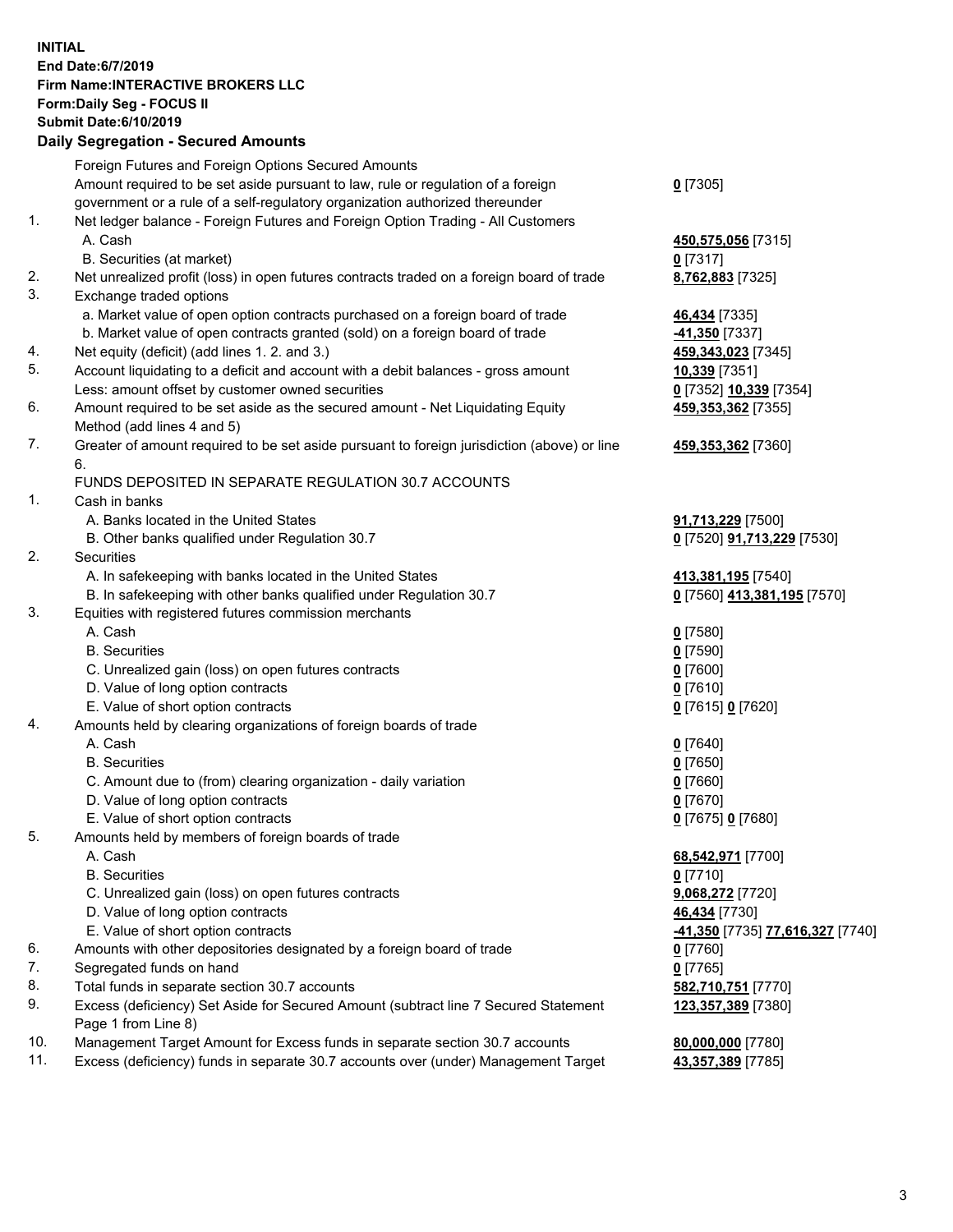**INITIAL End Date:6/7/2019 Firm Name:INTERACTIVE BROKERS LLC Form:Daily Seg - FOCUS II Submit Date:6/10/2019 Daily Segregation - Segregation Statement** SEGREGATION REQUIREMENTS(Section 4d(2) of the CEAct) 1. Net ledger balance A. Cash **3,932,619,821** [7010] B. Securities (at market) **0** [7020] 2. Net unrealized profit (loss) in open futures contracts traded on a contract market **-63,504,095** [7030] 3. Exchange traded options A. Add market value of open option contracts purchased on a contract market **195,696,714** [7032] B. Deduct market value of open option contracts granted (sold) on a contract market **-284,338,926** [7033] 4. Net equity (deficit) (add lines 1, 2 and 3) **3,780,473,514** [7040] 5. Accounts liquidating to a deficit and accounts with debit balances - gross amount **1,217,487** [7045] Less: amount offset by customer securities **0** [7047] **1,217,487** [7050] 6. Amount required to be segregated (add lines 4 and 5) **3,781,691,001** [7060] FUNDS IN SEGREGATED ACCOUNTS 7. Deposited in segregated funds bank accounts A. Cash **736,580,402** [7070] B. Securities representing investments of customers' funds (at market) **1,940,930,685** [7080] C. Securities held for particular customers or option customers in lieu of cash (at market) **0** [7090] 8. Margins on deposit with derivatives clearing organizations of contract markets A. Cash **5,459,982** [7100] B. Securities representing investments of customers' funds (at market) **1,395,631,451** [7110] C. Securities held for particular customers or option customers in lieu of cash (at market) **0** [7120] 9. Net settlement from (to) derivatives clearing organizations of contract markets **-3,519,992** [7130] 10. Exchange traded options A. Value of open long option contracts **196,122,738** [7132] B. Value of open short option contracts **-284,996,956** [7133] 11. Net equities with other FCMs A. Net liquidating equity **0** [7140] B. Securities representing investments of customers' funds (at market) **0** [7160] C. Securities held for particular customers or option customers in lieu of cash (at market) **0** [7170] 12. Segregated funds on hand **0** [7150] 13. Total amount in segregation (add lines 7 through 12) **3,986,208,310** [7180] 14. Excess (deficiency) funds in segregation (subtract line 6 from line 13) **204,517,309** [7190] 15. Management Target Amount for Excess funds in segregation **155,000,000** [7194] **49,517,309** [7198]

16. Excess (deficiency) funds in segregation over (under) Management Target Amount Excess